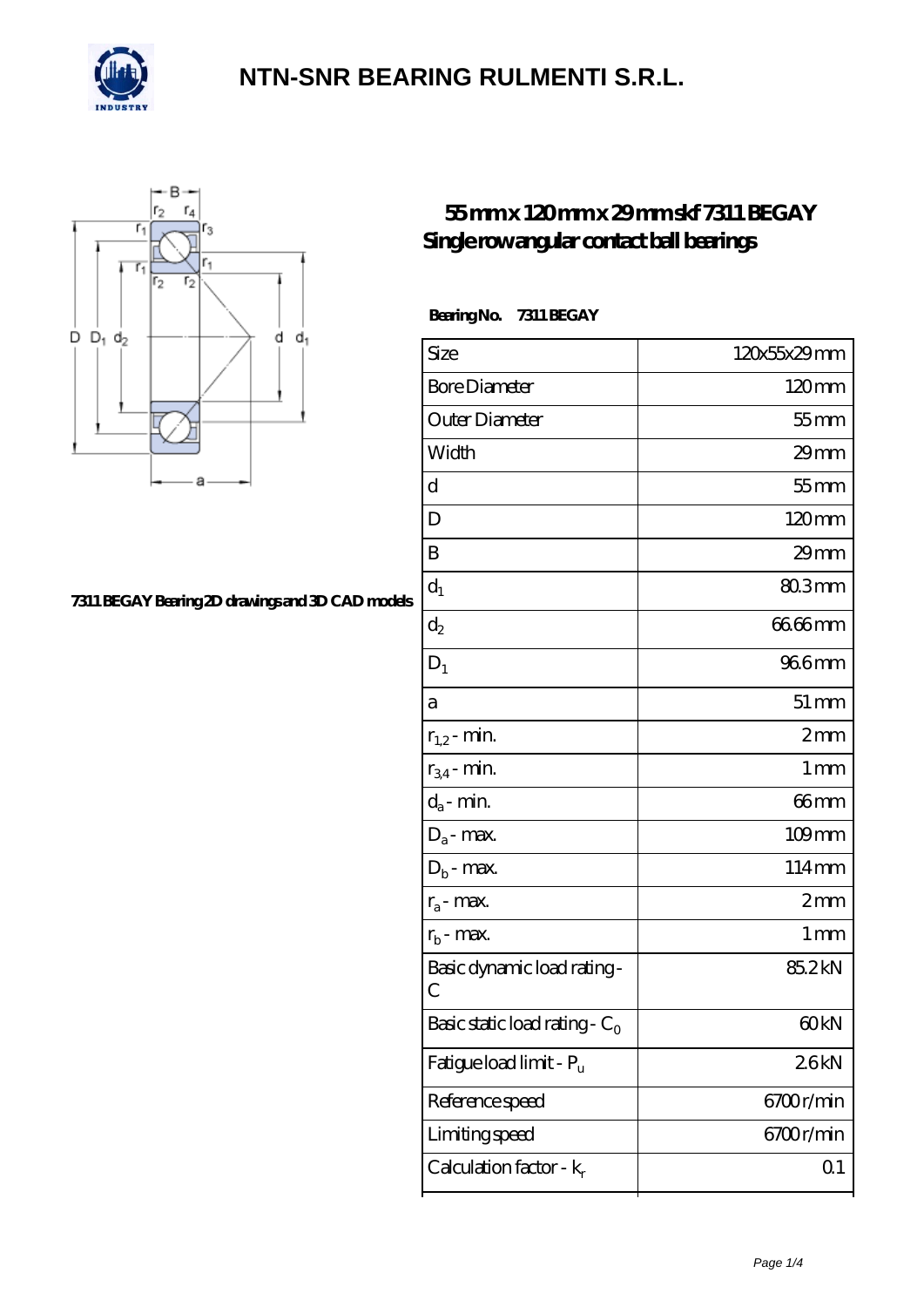

| Calculation factor - $k_a$         | 1.6                              |
|------------------------------------|----------------------------------|
| Calculation factor - e             | 1.14                             |
| Calculation factor - X             | 0.57                             |
| Calculation factor - $Y_0$         | 0.52                             |
| Calculation factor - $Y_1$         | 0.55                             |
| Calculation factor - $Y_2$         | 093                              |
| Calculation factor - X             | 035                              |
| Calculation factor - $Y_0$         | 026                              |
| Calculation factor - $Y_1$         |                                  |
| Calculation factor - $Y_2$         | 0.57                             |
| Category                           | Angular Contact Ball<br>Bearings |
| Inventory                          | 0 <sup>0</sup>                   |
| Manufacturer Name                  | <b>SKF</b>                       |
| Minimum Buy Quantity               | N/A                              |
| Weight / Kilogram                  | 1.396                            |
| Product Group                      | <b>BOO308</b>                    |
| Enclosure                          | Open                             |
| Flush Ground                       | Yes                              |
| Rolling Element                    | <b>Ball Bearing</b>              |
| Number of Rows of Balls            | Single Row                       |
| Precision Class                    | ABEC 3 ISO P6                    |
| Maximum Capacity / Filling<br>Slot | No                               |
| Snap Ring                          | No                               |
| Cage Material                      | <b>Brass</b>                     |
| Contact Angle                      | 40Degree                         |
| Internal Clearance                 | CO-Medium                        |
| Number of Bearings                 | 1 (Single)                       |
| Preload                            | Light                            |
| Mounting Arrangement               | Universal                        |
| Inch - Metric                      | Metric                           |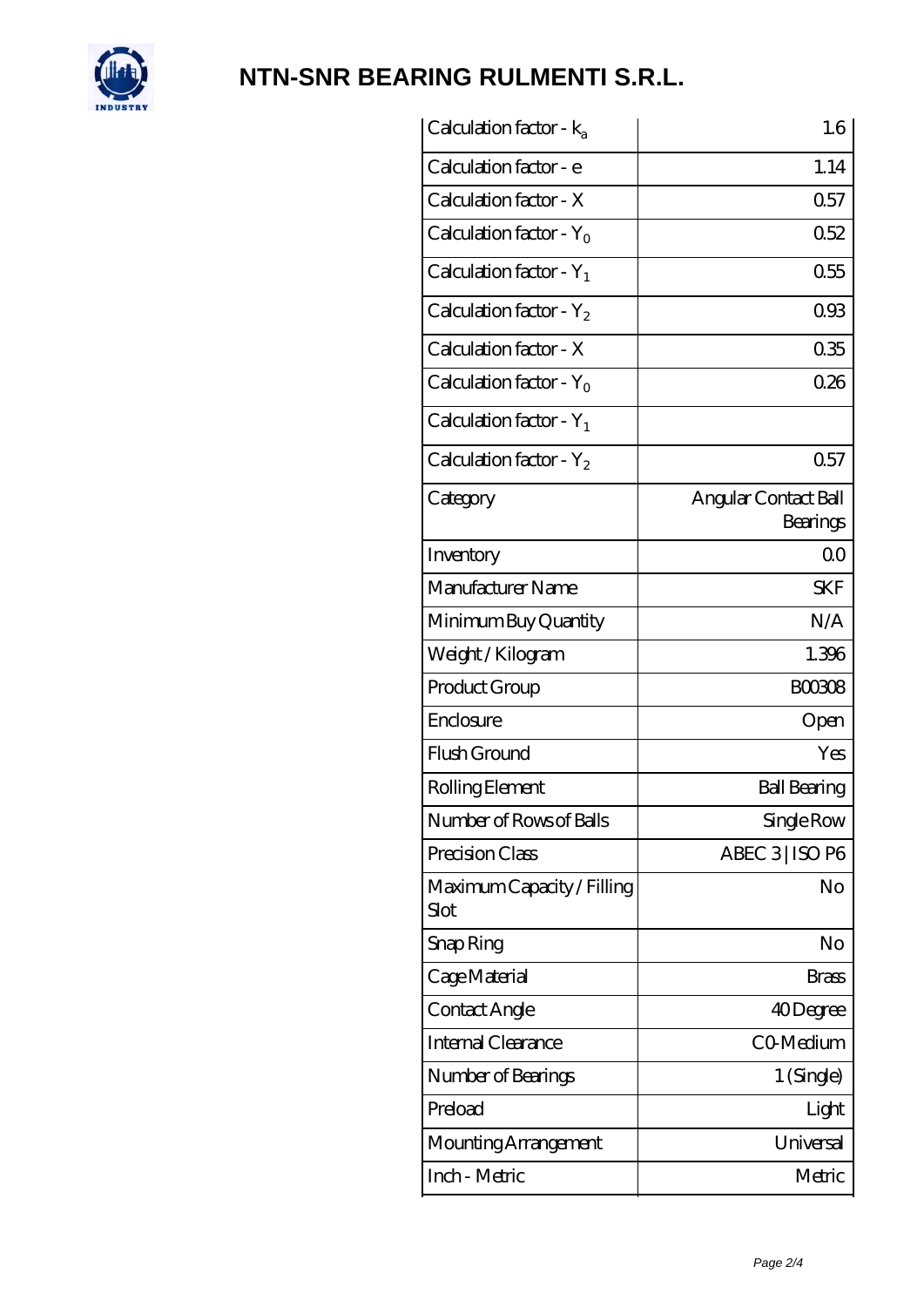

| Long Description                 | 55MM Bore; 120MM<br>Outside Diameter; 29MM<br>Width; Open; Yes Flush<br>Ground; Ball Bearing; Single<br>Row of Balls, ABEC 3   ISO<br>P6; No Filling Slot; No Snap<br>Ring |
|----------------------------------|----------------------------------------------------------------------------------------------------------------------------------------------------------------------------|
| Category                         | Angular Contact Ball<br>Bearing                                                                                                                                            |
| <b>UNSPSC</b>                    | 31171531                                                                                                                                                                   |
| Harmonized Tariff Code           | 8482105028                                                                                                                                                                 |
| Noun                             | Bearing                                                                                                                                                                    |
| <b>Keyword String</b>            | Angular Contact                                                                                                                                                            |
| Manufacturer URL                 | http://www.skf.com                                                                                                                                                         |
| Manufacturer Item Number         | 7311 BEGAY                                                                                                                                                                 |
| Weight/LBS                       | 3078                                                                                                                                                                       |
| Bore                             | 2165Inch   55 Millimeter                                                                                                                                                   |
| Outside Diameter                 | 4724 Inch   120 Millimeter                                                                                                                                                 |
| Width                            | 1.142Inch   29 Millimeter                                                                                                                                                  |
| bore diameter:                   | $55$ mm                                                                                                                                                                    |
| radial static load capacity:     | 60 <sub>kN</sub>                                                                                                                                                           |
| outside diameter:                | 120mm                                                                                                                                                                      |
| cage material:                   | <b>Brass</b>                                                                                                                                                               |
| overall width:                   | $29$ mm                                                                                                                                                                    |
| outer ring width:                | $29$ mm                                                                                                                                                                    |
| contact angle:                   | $40^{\circ}$                                                                                                                                                               |
| maximum rpm:                     | 6700RPM                                                                                                                                                                    |
| rowtype & fill slot:             | Single Row Non-Fill Slot                                                                                                                                                   |
| finish/coating                   | Uncoated                                                                                                                                                                   |
| internal clearance:              | CO                                                                                                                                                                         |
| precision rating                 | ABEC $3(ISO Class 6)$                                                                                                                                                      |
| closure type:                    | Open                                                                                                                                                                       |
| fillet radius                    | 2mm                                                                                                                                                                        |
| radial dynamic load<br>capacity: | 85.2kN                                                                                                                                                                     |